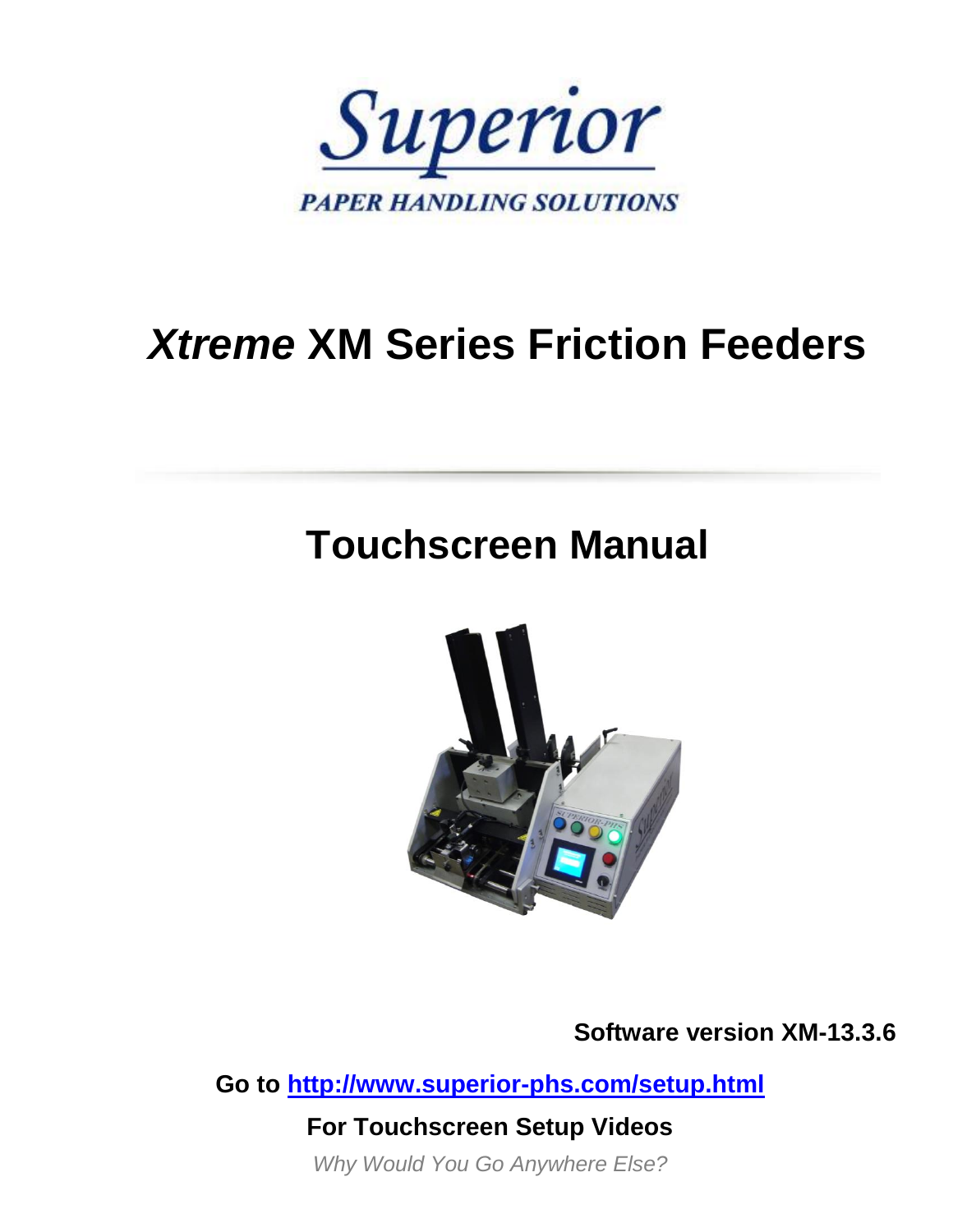#### **CONTENTS**

Have this information ready when calling in about your equipment:

Model: Serial #:

Warranty Start Date: University of the University Start Date:

#### **© Superior Paper Handling Solutions, Inc. All rights reserved.**

**Illustrations in this guide are for reference only and may depict optional features that are available at additional costs.**

Superior Paper Handling Solutions, Inc. 14414 21st Avenue North Plymouth, Minnesota 55447 – USA

Tel. 763-546-9140 Fax. 763-546-8883 Email. info@Superior-PHS.com Web. [www.Superior-PHS.com](http://www.superior-phs.com/)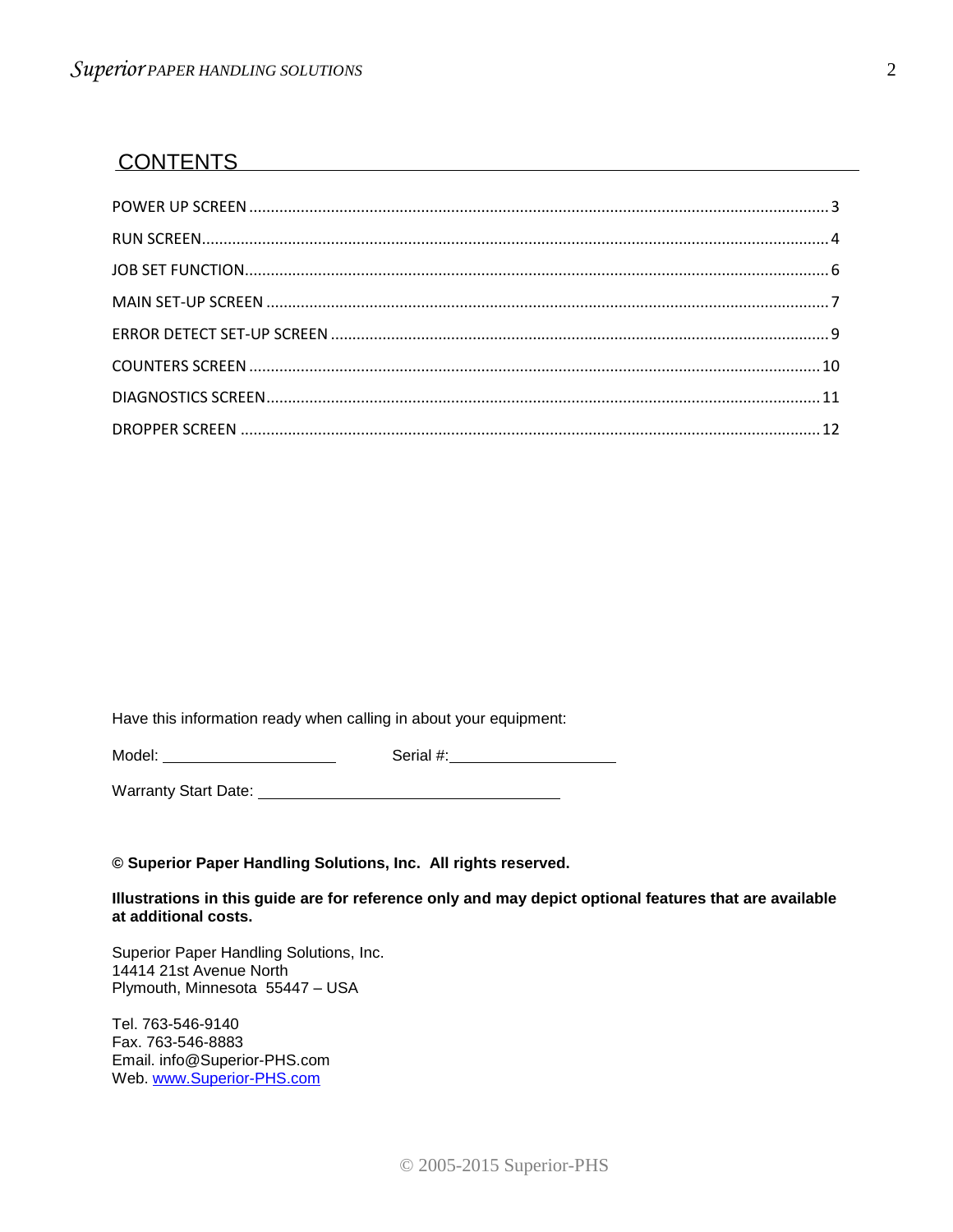#### <span id="page-2-0"></span>**POWER UP SCREEN**



1. **Run Screen Button**: Takes operator directly to Run Screen

**NOTE:** All settings from previous power down will be retained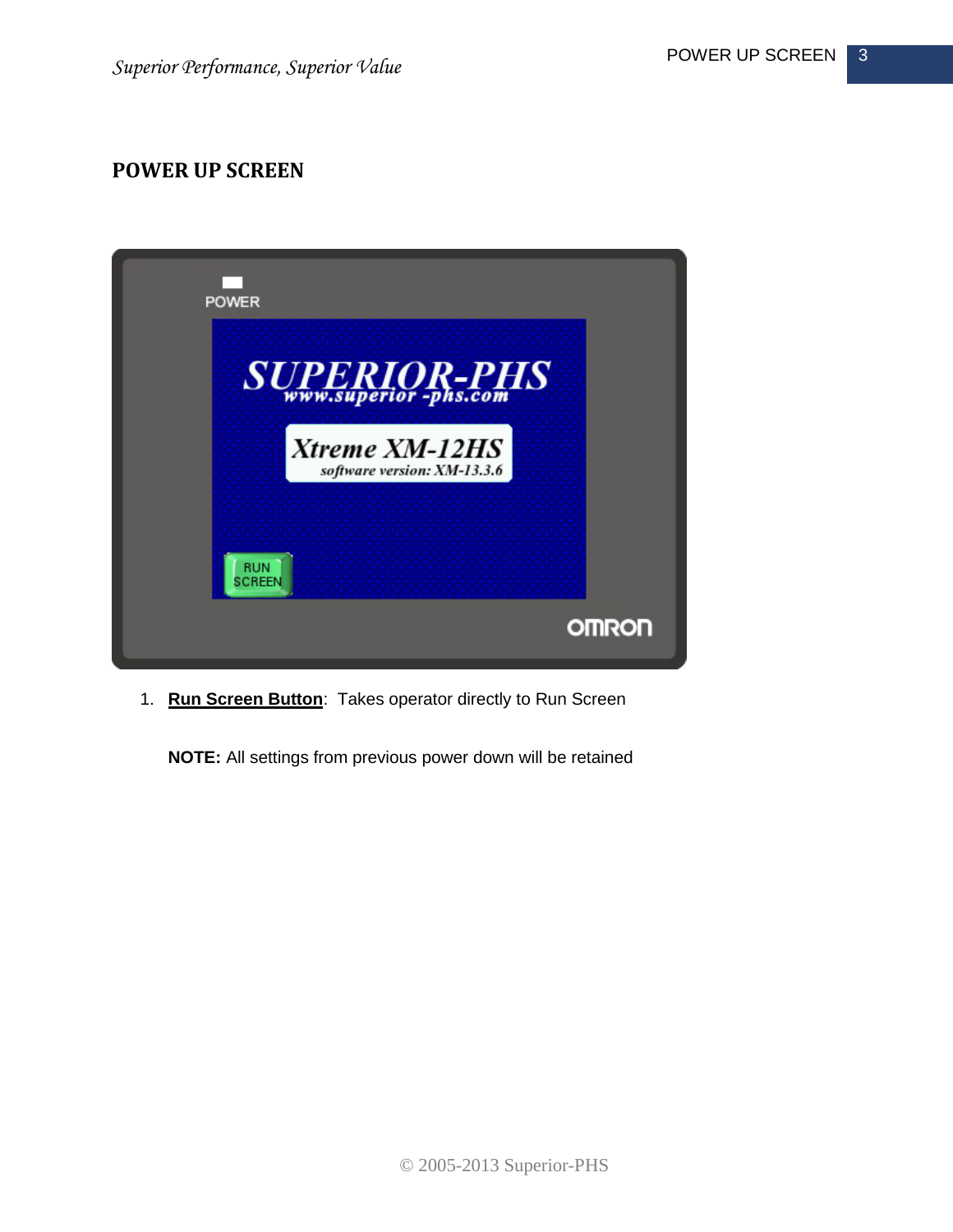#### <span id="page-3-0"></span>**RUN SCREEN**



- 1. **Batch Size:** (1-9999) Press the display to bring up Keypad. Enter required batch size, press enter to save and return to Run Screen.
- 2. **Actual Count:** Displays the count as the feeder is running. If batch completes the display will show "0" zero indicating the batch is done and is waiting for next cycle signal. If feeder stops before completing the complete batch size, display will show the number of pieces fed until stopped. If the feeder is stopped because of a Double Detect Error, jog the double through and



DO NOT include in the partial batch, press cycle to restage the product. Either a cycle or photo eye trigger will finish the batch set. All other feeder stops can be restaged and the batch count will complete.

3. **Count Reset Button:** When pressed sets Actual Count to "0" zero. You can press the Count Reset Button at any time and the complete batch count request will re-issue.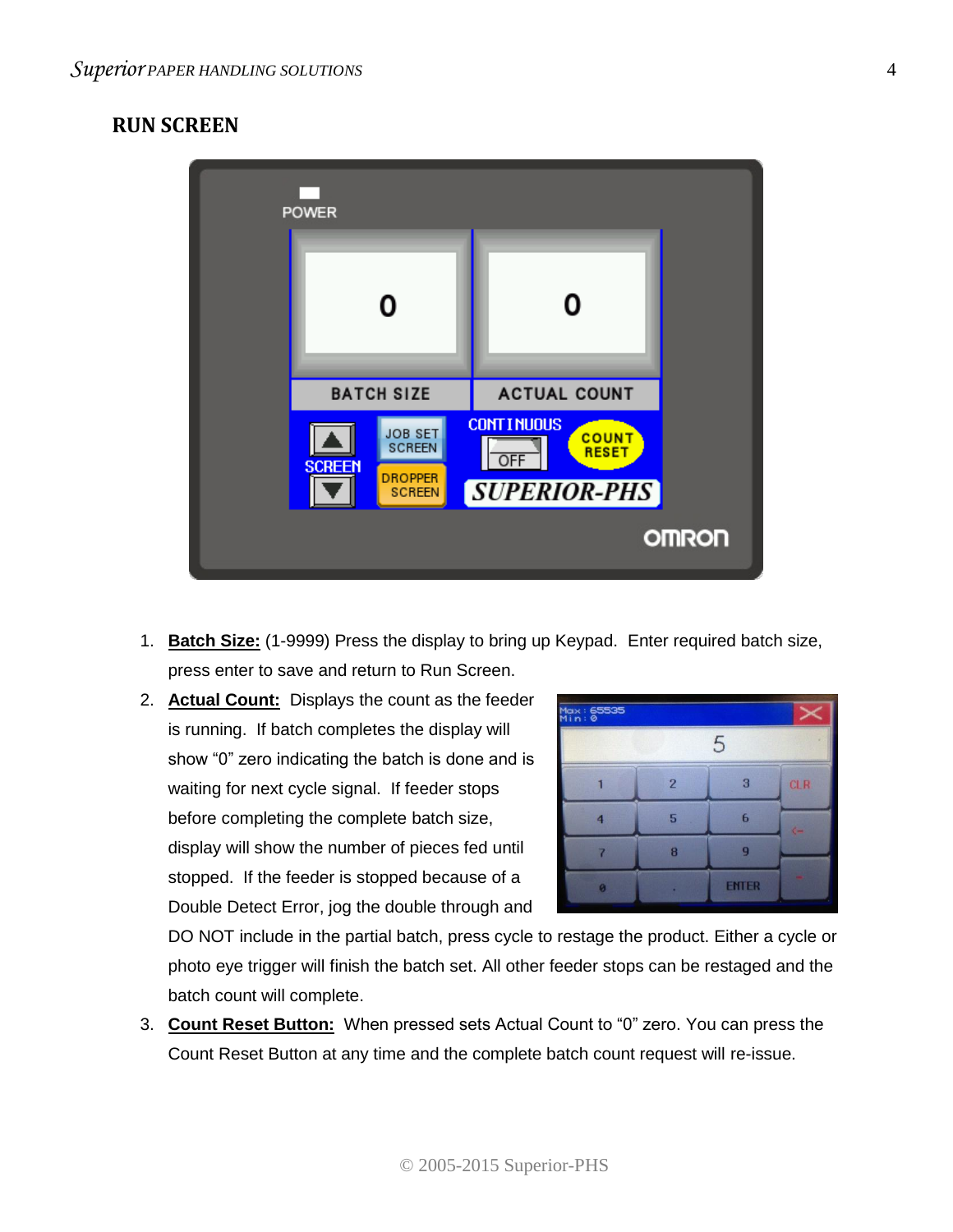- 4. **Up/Down Screen Arrow Buttons**: When pressed moves to the next or previous screen.
- 5. **Dropper Screen Button:** Takes operator directly to Dropper screen.
- 6. **Continuous ON/OFF**: To run in 'Continuous Mode', turn 'ON' and press the CYCLE button. Press the STOP button to pause/stop. In this operating mode:
	- a. First cycle stages product to the sheet sensor. Second cycle runs continuously.
	- b. Miss-detect, double detect, and time out functions work in conjunction with continuous mode. Time out feature will not work if a jam blocks the sensor.
	- c. Ignores Pause/Resume function.
	- d. It will not batch count, but will perform 'Total Count' then stop. This mode will not perform sub-batches or 'Count to Total'. (See Job Set Function screen)
	- e. Works with 'Piece Counter' and 'Total Piece Counter'. (See Counters screen)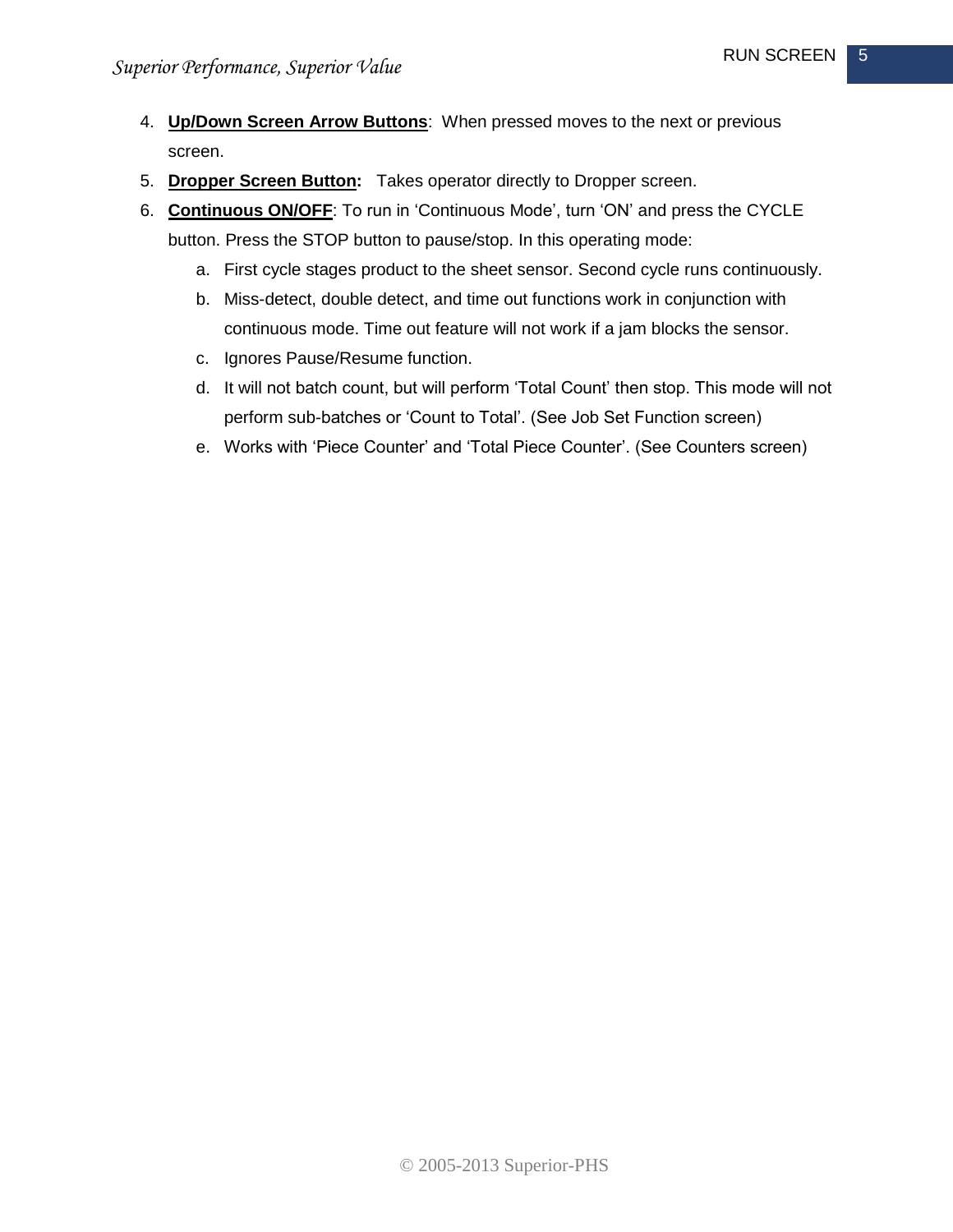## <span id="page-5-0"></span>**JOB SET FUNCTION**

The Job Set Function screen is designed to break down a set number of pieces into to smaller batches. For this example: you to have 200 pieces that need to be broken down into sets of 5.

- 1. Set the Batch Size to 5 on the Run Screen.
- 2. Press the 'Total Count' screen and set it to 200. Press enter.
- 3. Press the center on/off button to 'ON'
- 4. The circle above the on/off button will illuminate yellow during a job.
- 5. Cycle the feeder manually or by the trigger sensor.
- 6. The 'Count to Total' screen will count down showing how many pieces are left to complete the job.
- 7. The 'Batch Count' screen will represent how many sets of 5 have been counted. This is a mirror image on the 'Counter Screen'.
- 8. The 'Actual Count' represents how many pieces in each 5 count set have been counted out. Most likely, the count will happen too quickly to keep up, but in the event of a misfeed or miss-count, the 'Actual Count' will represent how many pieces in the 5 count set have been completed. This count is a mirror image of the count on the 'Run Screen'.
- 9. The yellow light will have turned blue when the total count is completed.
- 10. Press and hold the 'Batch Reset' to reset the 'Batch Count' to '0'.
- 11. Turn the on/off button to 'OFF' when not using this function.

**At the end of a job, the yellow reset button and red stop button will illuminate and the yellow light on the screen will turn blue.** This means the job is complete. To reset, turn the Job Set Function to 'OFF' then hit the 'Reset Button'. The red and yellow button will turn off and the green ready button will illuminate. You can then run in standard mode or start a new job.

#### For a video demonstration, watch the 'Job Set Screen' video at

## <http://www.superior-phs.com/setup.html>

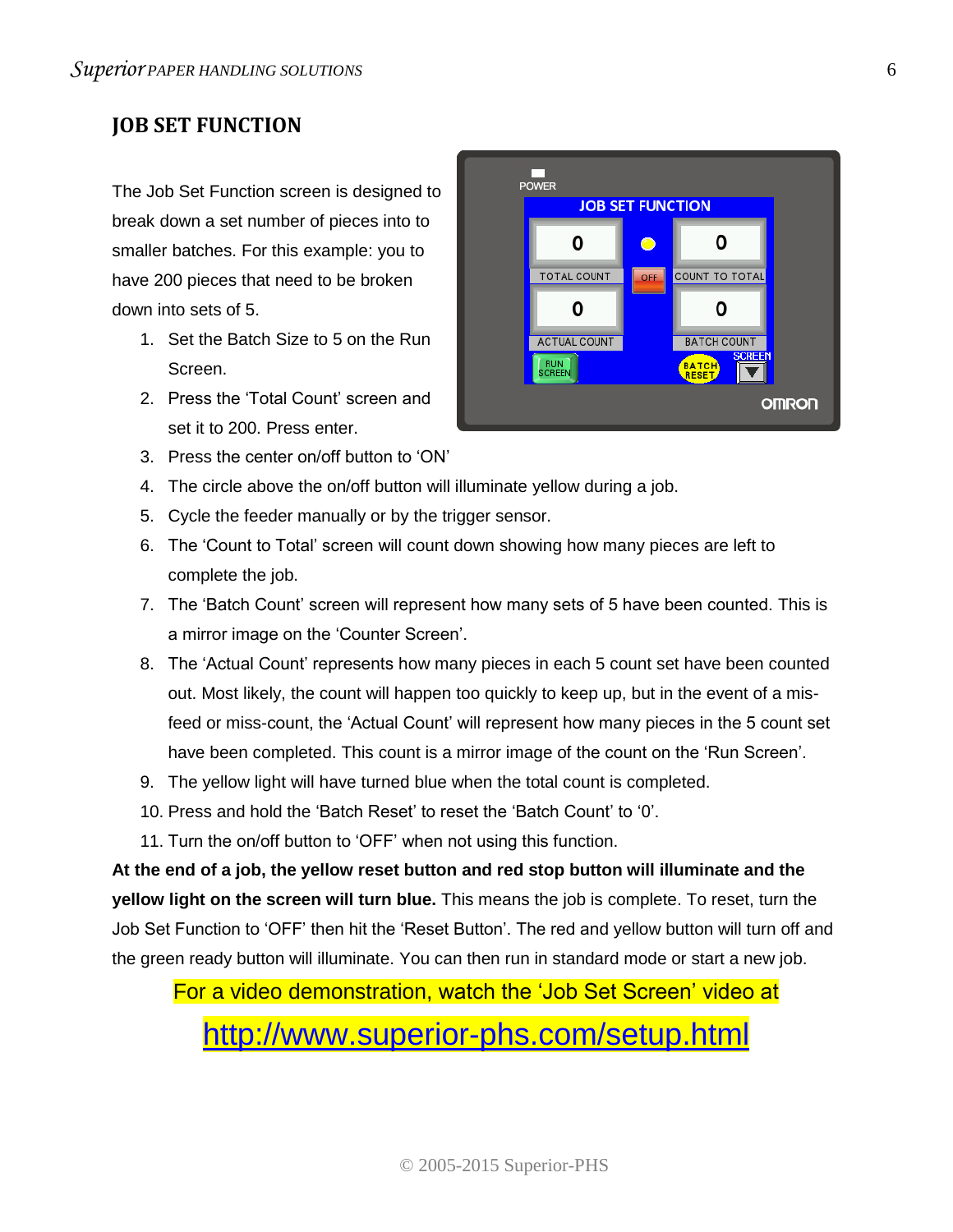#### <span id="page-6-0"></span>**MAIN SET-UP SCREEN**



- 1. **Slow Down CNT:** Slow Down Count is used to automatically slow down on the X to last piece of the Batch Size, where X is the valued entered. Typically set to "0" or "1". When running a 1 count or 2 count, it is recommended to set the value to "0". If running a count of 3 or higher it is highly recommended the Slow Down Count value be set to 1. At the maximum speeds of the XM High Speed feeder, the motor can coast on the last piece, and for shorter pieces an extra piece can sometimes be dispensed. The Slow Down Count is used to ensure the correct count is provided, and that the first piece of the next Batch Size is staged in the correct position within the discharge of the feeder. Press the value/number button to bring up keypad. Enter required value, press enter to save and return to Main Set-up Screen.
- 2. **Trigger Delay:** The Trigger Delay is the time between receiving the Trigger Signal and the time the feeder begins to feed. If you want to change where in the pocket the feeder starts feeding, rather than move feeder or trigger photocell, you can add a Trigger delay time. Press adjacent time button to bring up keypad. Enter required delay time, press enter to save and return to Main Set-up Screen.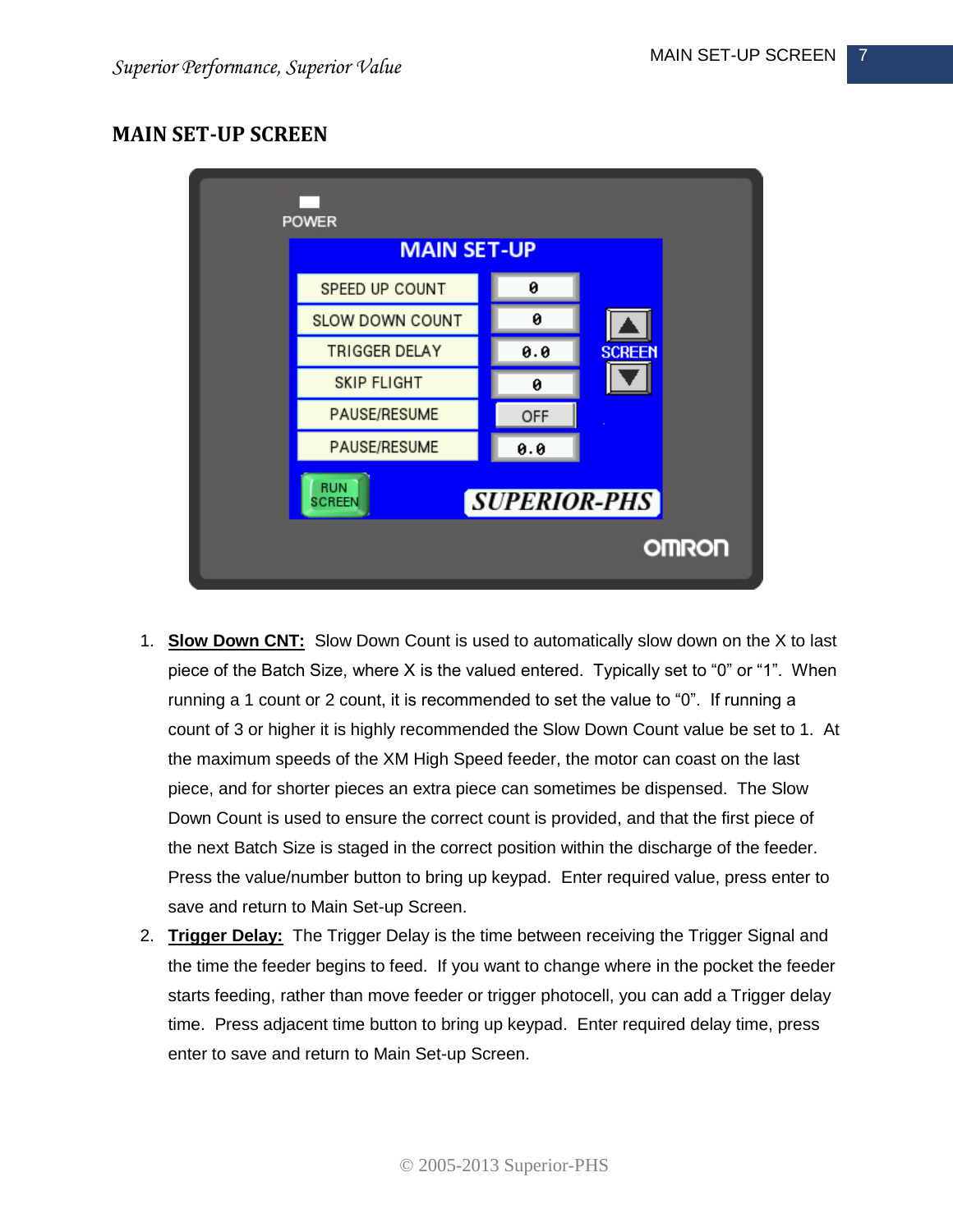- 3. **Skip Flight:** When running on a lugged/flighted conveyor you can add a Skip Count to miss desired lug pockets. When set to "0"/zero the system will feed or drop into every pocket. When set to 1 the system will feed/drop into the first pocket, then skip one pocket, then feed the next pocket and repeat sequence. If Skip Flight is set to 2, then system will feed first pocket and skip the next 2, and etc. Press the value/number button to bring up keypad. Enter required value, press enter to save and return to Main Set-up Screen.
- 4. **Pause/Resume ON/OFF:** Pause/Resume can operate in feeder only or with the dropper on. When Pause/Resume mode is turned ON, press the cycle button to start the first batch, then Feeder will automatically "Pause" at the end of the first batch for the preset amount of Pause Time, then Automatically Resume the next batch. This creates a gap on the shingling conveyor notifying the operator where the batches begin and end. Press the ON/OFF button to toggle between ON and OFF. The pause time can be set by using the pause/resume input ( #5 below ).
- 5. **Pause/Resume Time:** When Pause/Resume mode is turned ON, sets amount of Pause time between end of a batch and the automatic starting of the next batch. Press adjacent time button to bring up keypad. Enter required Pause time, press enter to save and return to Main Set-up Screen.
- 6. **Up/Down Screen Arrow Buttons**: When pressed moves to the next screen.
- 7. **Run Screen Button**: Takes operator directly to Run Screen
- 8. **Dropper Screen Button:** Takes operator directly to Dropper screen.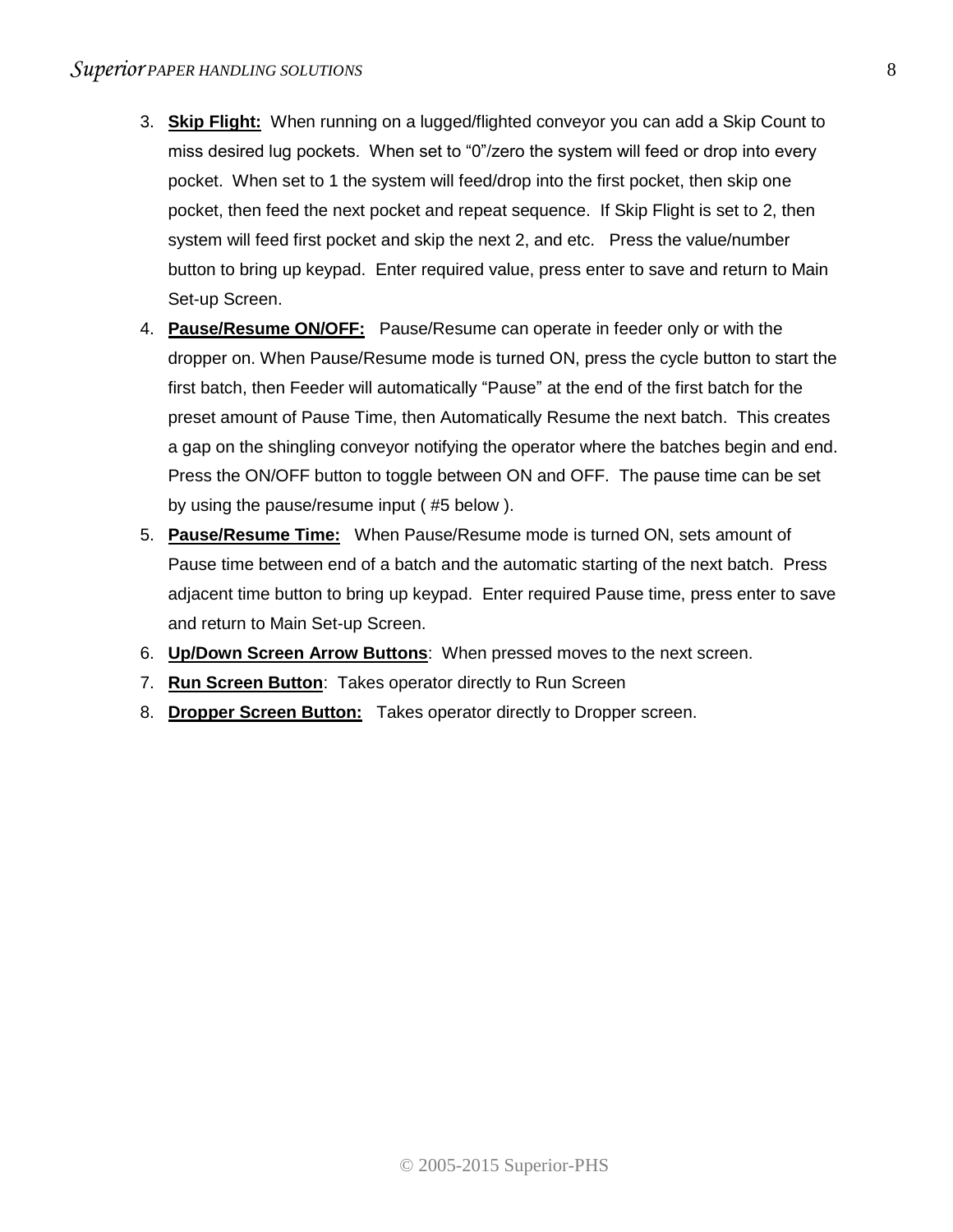#### <span id="page-8-0"></span>**ERROR DETECT SET-UP SCREEN**



- 1. **Miss Detect:** Miss Detect occurs when a new trigger signal or cycle signal is received prior to finishing the current Batch Size, provided this error condition is turned ON. Feeder and Dropper will stop and the Yellow Fault Light will flash. Press the ON/OFF button to toggle between ON and OFF.
- 2. **Double Detect:** Double Detect occurs when the Double Detect Sensor is activated and provided this error condition is turned ON. See Mechanical or Burn-Thru Double Detect Setting Section of the manual, depending on type of Double Detect provided with feeder. Feeder and Dropper will stop and the Yellow Fault Light will flash. Press the ON/OFF button to toggle between ON and OFF.
- 3. **Time Out Detect:** Time Out Detect occurs when the feeder sheet sensor does not change states (stays blocked or unblocked) for about 2 seconds, and provided this error condition is turned ON. Typically used to determine if feeder runs out of product or has a product jam. Feeder and Dropper will stop and the Yellow Fault Light will flash. Press the ON/OFF button to toggle between ON and OFF.
- 4. **Up/Down Screen Arrow Buttons**: When pressed moves to the next screen.
- 5. **Run Screen Button**: Takes operator directly to Run Screen
- 6. **Dropper Screen Button:** Takes operator directly to Dropper screen.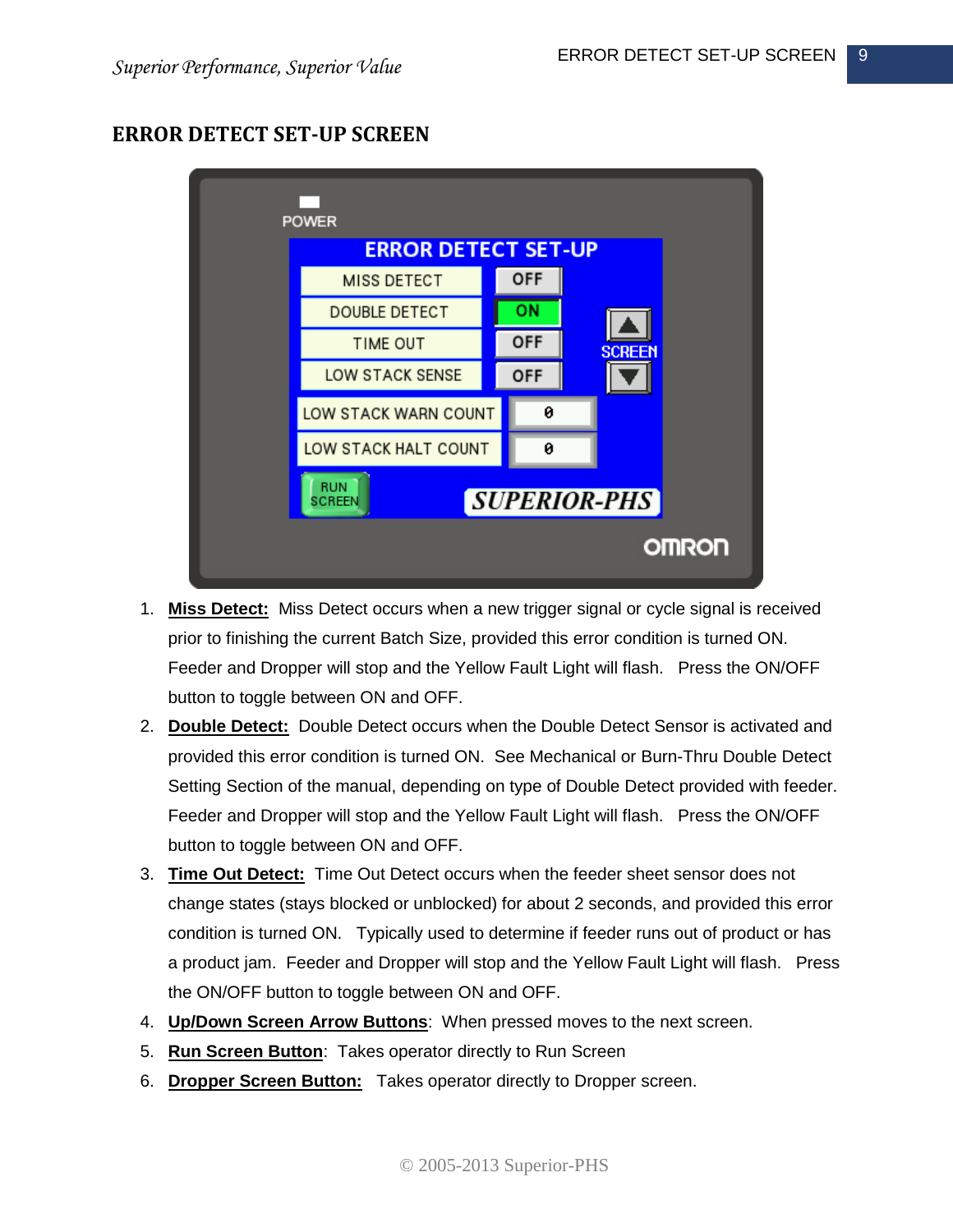## <span id="page-9-0"></span>**COUNTERS SCREEN**

|                                             | <b>COUNTERS</b>              |  |  |
|---------------------------------------------|------------------------------|--|--|
| PIECE COUNTER                               |                              |  |  |
|                                             | <b>PIECE</b><br><b>RESET</b> |  |  |
| <b>BATCH COUNTER</b>                        | <b>SCREEN</b>                |  |  |
|                                             | <b>BATC</b><br><b>RESET</b>  |  |  |
| <b>TOTAL PIECE COUNTER</b>                  |                              |  |  |
|                                             |                              |  |  |
| <b>RUN</b><br><b>SUPERIOR-PHS</b><br>SCREEN |                              |  |  |

- 1. **Piece Counter:** Counts individual pieces fed. If Batch Size is set to 5 and the batch is counted, the piece counter will increment by 5. Counter is resettable.
- 2. **Piece Reset Button:** Resets Piece Counter to "0"/zero.
- 3. **Reset:** Hold till count turns 0
- 4. **Batch Counter**: Counts completed batches. If Batch Size is set to 5 and the batch is counted, the Batch Counter will increment by 1. Counter is resettable.
- 5. **Batch Reset Button:** Resets Batch Counter to "0"/zero.
- 6. **Total Piece Counter:** Counts total individual pieces fed on the feeder. If Batch Size is set to 5 and the batch is counted, the piece counter will increment by 5. Counter is NOT resettable.
- 7. **Up/Down Screen Arrow Buttons:** When pressed moves to the next screen.
- 8. **Run Screen Button:** Takes operator directly to Run Screen
- 9. **Dropper Screen Button:** Takes operator directly to Dropper screen.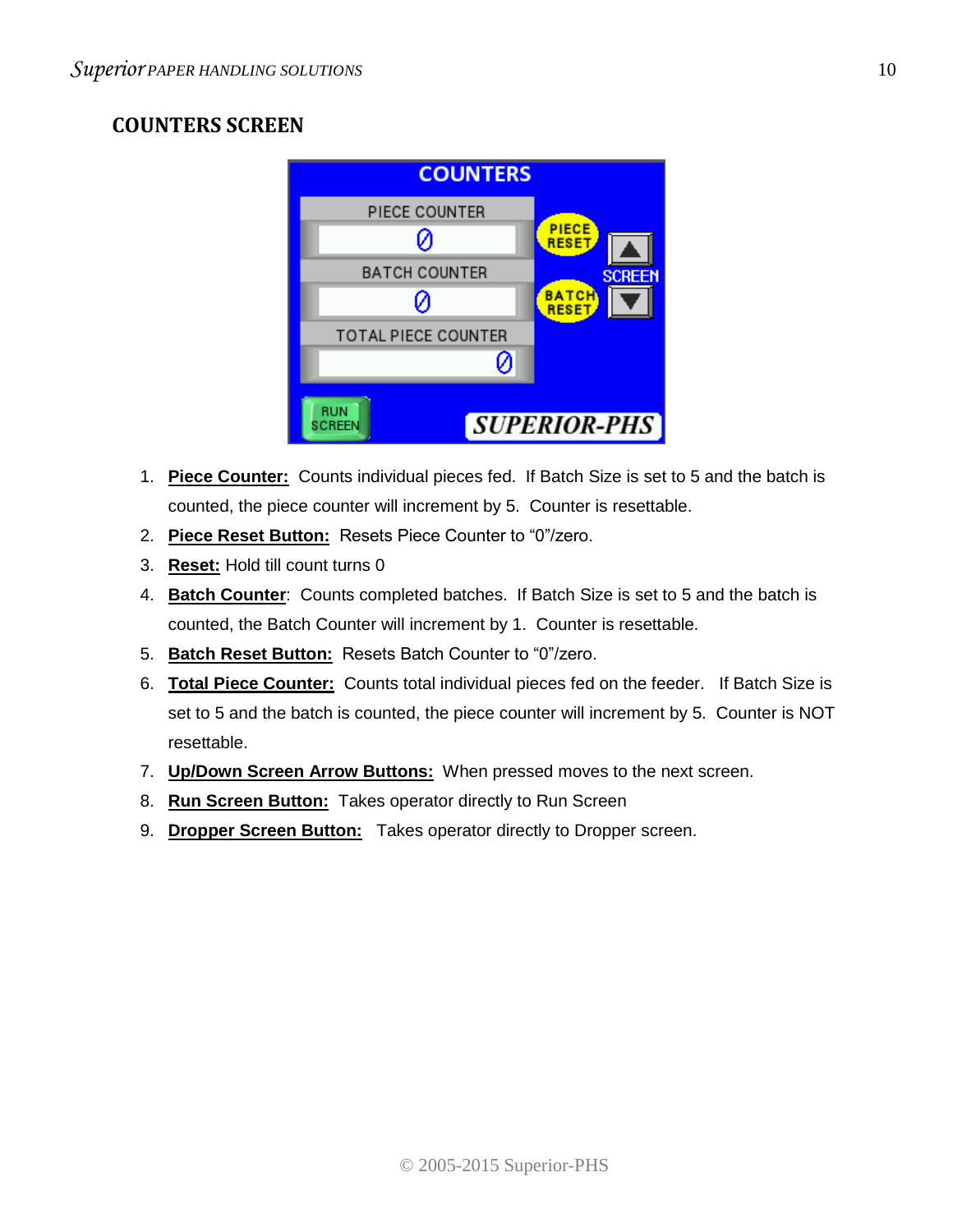### <span id="page-10-0"></span>**DIAGNOSTICS SCREEN**

| <b>DIAGNOSTICS</b>    |                     |  |  |
|-----------------------|---------------------|--|--|
| SHEET SENSOR          | O                   |  |  |
| <b>TRIGGER SENSOR</b> | O                   |  |  |
| <b>DOUBLE DETECT</b>  | O<br><b>SCREEN</b>  |  |  |
| <b>JOG BUTTON</b>     | O                   |  |  |
| <b>CYCLE BUTTON</b>   | ∩                   |  |  |
| <b>RESET BUTTON</b>   | O                   |  |  |
| <b>STOP BUTTON</b>    | ⊂                   |  |  |
| RUN<br>SCREEN         | <b>SUPERIOR-PHS</b> |  |  |

- 1. **Sensor Diagnostics:** Activate either the Sheet, Trigger, or Double Detect sensor. When sensor is active, respective green light will come on. Green light indicates sensor, all wiring, and PLC inputs are good.
- 2. **Button Diagnostics**: Press the Stop, Cycle, Jog, or Reset/Fault Button. When button is active, respective green light will come on. Green light indicates button contact, all wiring, and PLC inputs are good.
- 3. **Up/Down Screen Arrow Buttons**: When pressed moves to the next screen.
- 4. **Run Screen Button**: Takes operator directly to Run Screen
- 5. **Dropper Screen Button:** Takes operator directly to Dropper screen.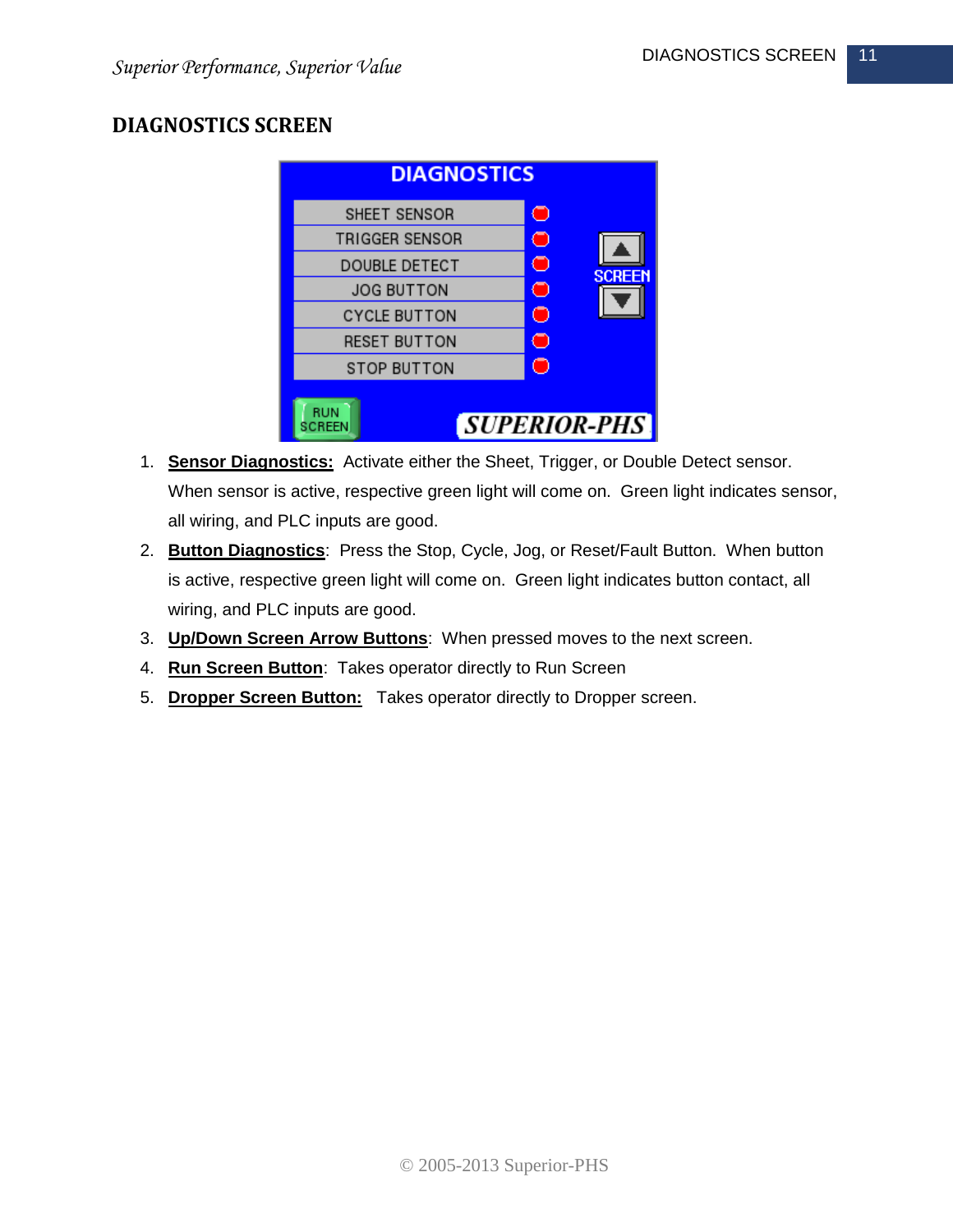## <span id="page-11-0"></span>**DROPPER SCREEN**



**If You Did Not Purchase an Automatic Dropper,**

## **Keep This Function In The 'OFF' Position And Disregard This Screen.**

## OVERVIEW OF DROPPER OPERATION:

- 1. Adjust Dropper Side Guide Plates for width of the product. Allow 1/8 to 1/4 inch clearance on each side for best operational results.
- 2. Adjust Dropper Back Stop Plate to length of product. Back stop plate is factory preset to vibrate back and forth with each product fed. This helps to absorb energy from the product and the vibration helps to square up the stack. Ensure back stop plate in the full back position is inside the side guides of the conveyor below, otherwise product might land on the side guide when dropped causing a jam. Back stop plate also holds the full extend sensor. Dropper forks will extend until this sensor is blocked then they will stop.
- 3. Position dropper over the side guides of the lugged infeed, and verify the fixed, nonadjustable dropper plate below the feeder discharge is inside of the side guide below, otherwise product might land on the side guide when dropped causing a jam. Dropper will need to be adjusted in and out when conveyor side guides are adjusted in and out.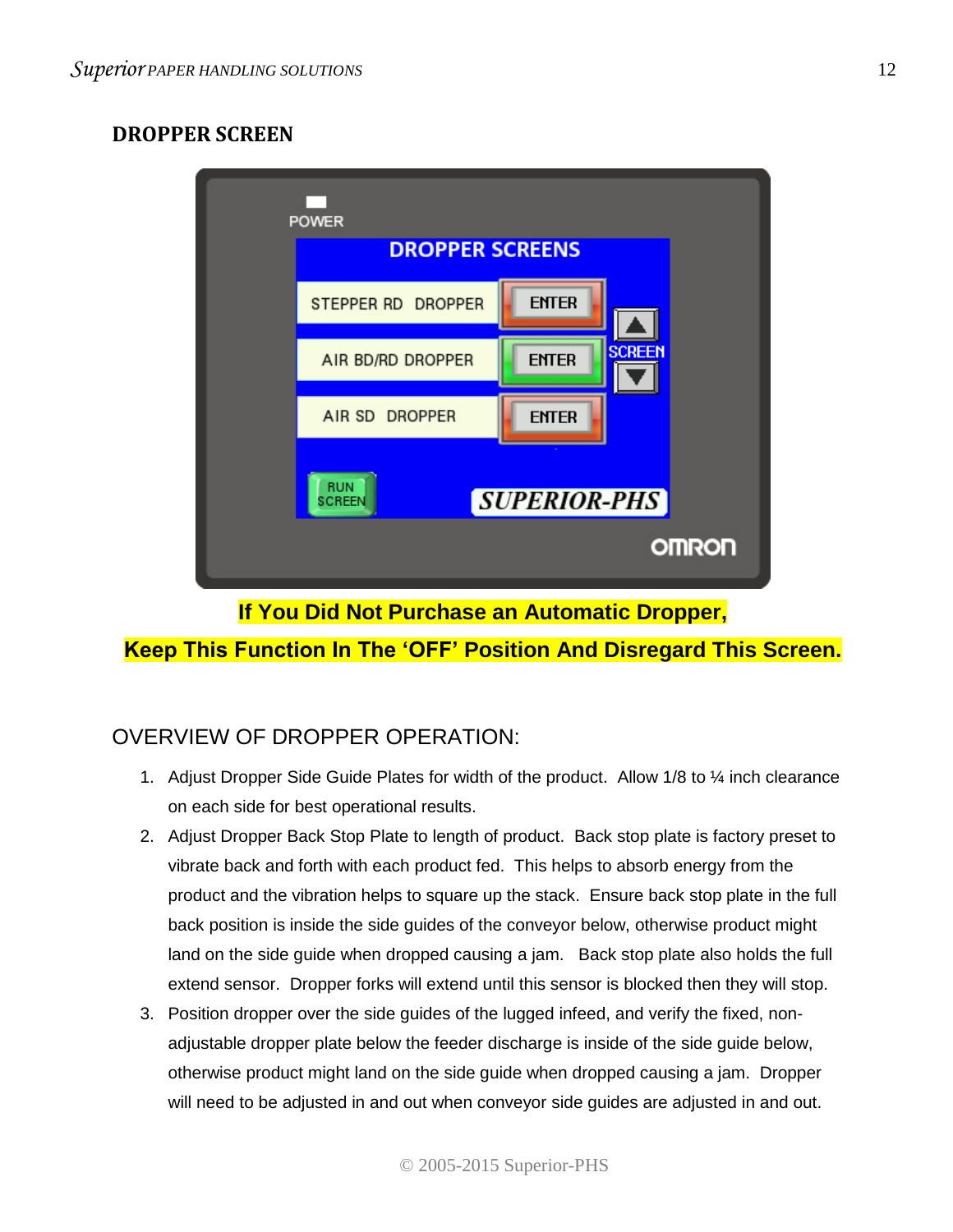- 4. Select Small Product or Large Product Deflector plate and install on Feeder Discharge nose using screws provided. Brass hold down guide fingers should not hang substantially below the dropper forks.
- 5. Turn Dropper ON in the Dropper Screen. See Dropper Screen settings below for details.
- 6. Make sure Dropper Cover is closed. Dropper and Feeder will not operate with cover open. Dropper will operate in manual mode with the cover open.
- 7. When Dropper is turned ON, then when a Trigger Signal is received or the Cycle button is pressed: the dropper forks will retract, then start to extend, then the feeder will start next Batch Size and continue until Batch Size is complete. Sequence will repeat with each new Trigger Signal or push of the Cycle button. When Dropper is Turned OFF, Feeder will run as normal.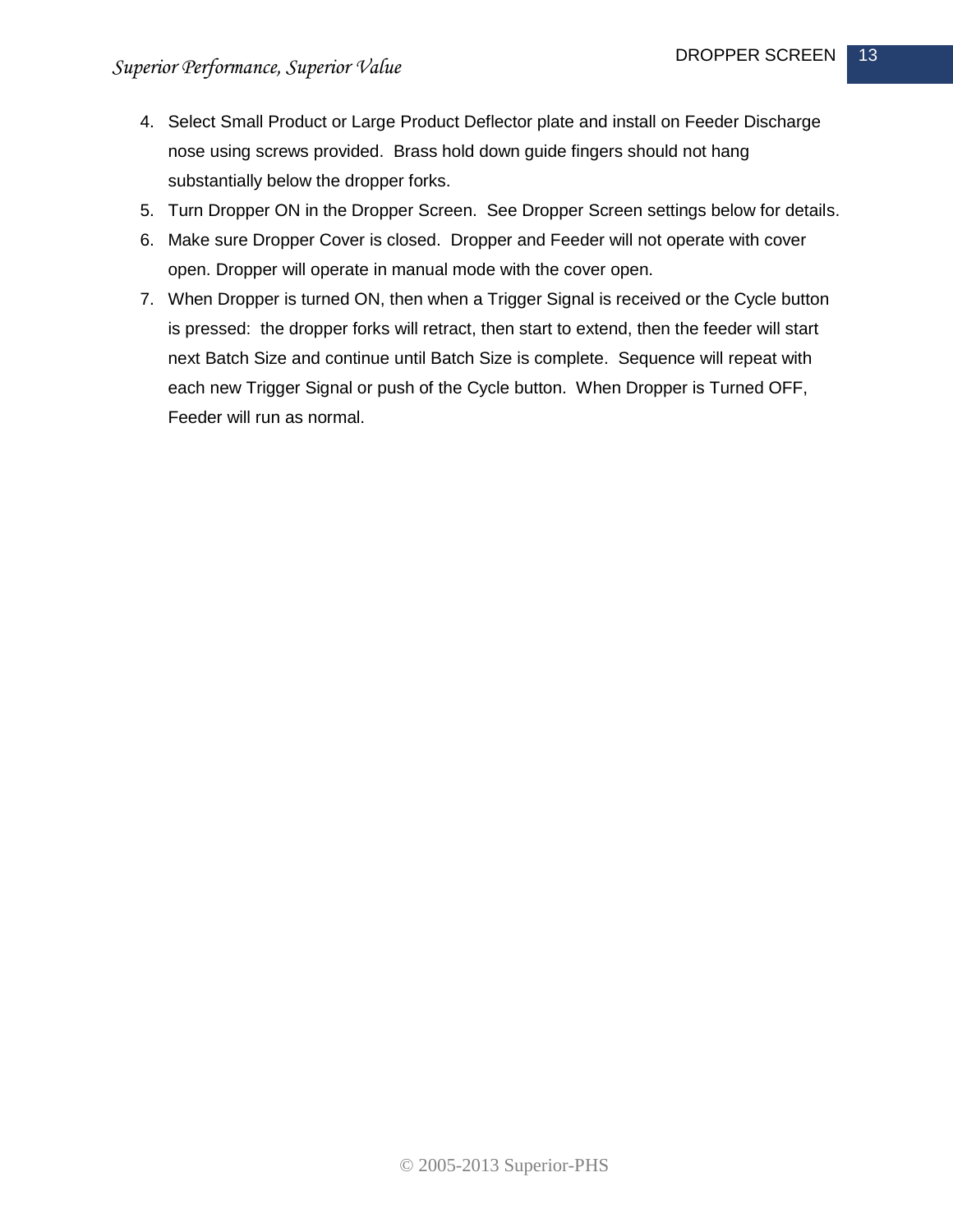1. **Dropper Ext Delay:** (.01 - .99) Dropper Extend delay is used when the dropper forks are full in/back (forks not showing) and it is the delay between when the forks are full back and before forks Extend back out. Normally adjusted for greater delay time when accumulating large stack heights to allow time for stack to drop before extending the dropper forks. Press adjacent time button to bring up keypad.



Enter required delay time, press enter to save and return to Dropper Screen.

- 2. **Feeder Delay Time:** (.01-.99) Feeder delay time between when the dropper forks start to extend back out and the time when the feeder begins to feed the next batch. Normally adjusted so the first sheet of the batch arrives in the dropper at the same time the forks are fully extended. Press adjacent time button to bring up keypad. Enter required delay time, press enter to save and return to Dropper Screen.
- 3. **Dropper On/Off Button:** Press ON/OFF button to toggle between dropper being ON and dropper being OFF. When in the OFF position, dropper forks will retract and the feeder can be used as a standard feeder.
- 4. **Dropper Auto/Manual Button:** Press Auto/Manual button to toggle between dropper being in Auto Mode and Manual Mode. When in the Auto Mode, when Feeder Cycle Button is pressed or a





Trigger Signal is received, the dropper will retract, then extend, then feeder will feed next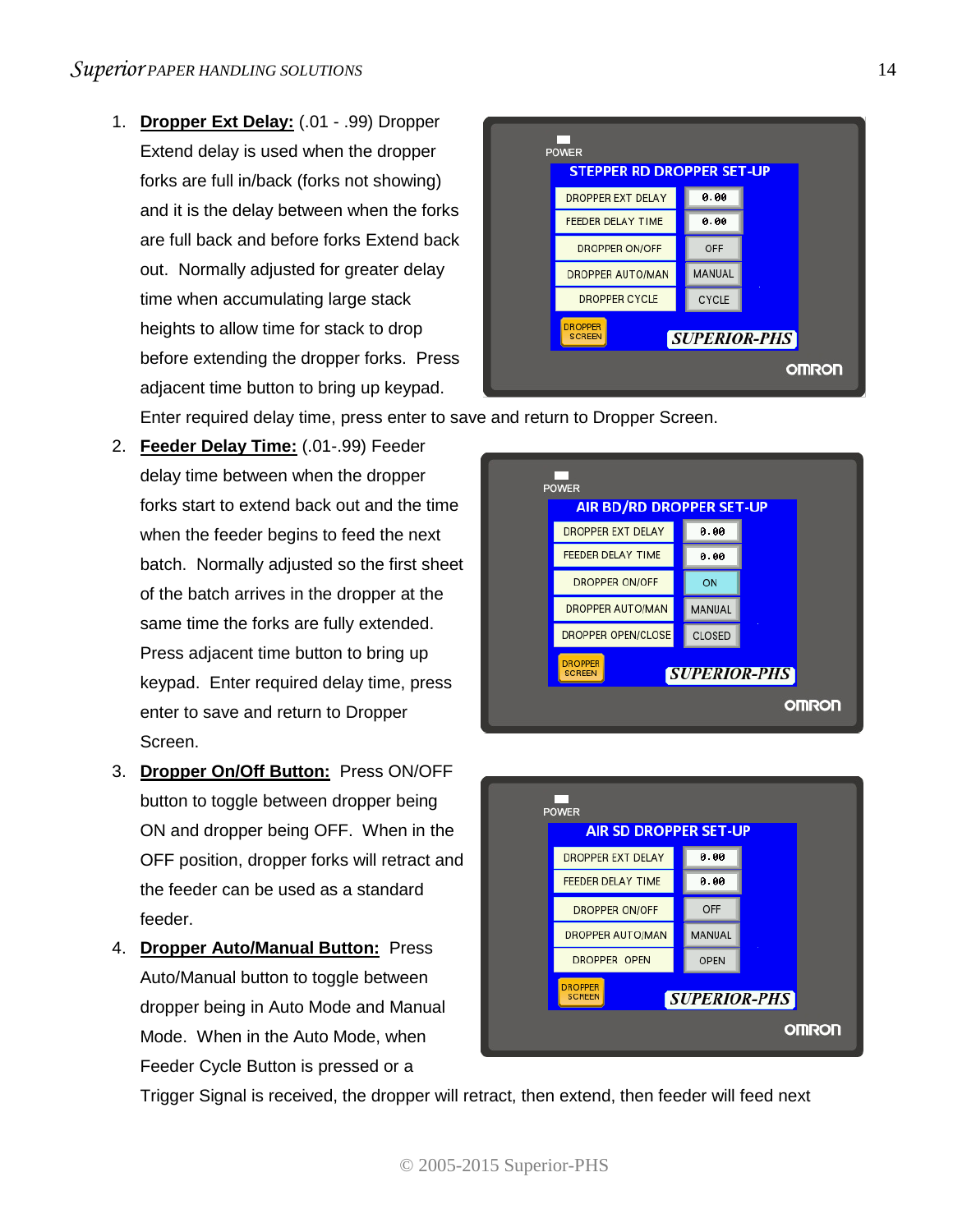batch. When in the Manual Mode and Dropper is ON, system will not cycle as in Auto Mode. System will ONLY allow operator to press Dropper Cycle Button. See Section 5 below.

- 5. **Dropper Cycle and Open/Close Button:** When Dropper is ON and Dropper is in Manual Mode, this button will manually cycle the dropper forks one half of a cycle. If the button is pressed when dropper forks are fully extended, forks will fully retract into the base. If the button pressed with forks fully retracted into the base, forks will fully extend out. If the button pressed with forks in between fully retracted and fully extended, dropper forks will fully retract into base. This button will only activate the dropper forks and it will not activate the feeder. Note: This feature is active with the cover open if it's in manual mode.
- 6. **Up/Down Screen Arrow Buttons**: When pressed moves to the next or previous screen.
- 7. **Run Screen Button**: Takes operator directly to Run Screen
- 8. **Dropper Screen Button:** Takes operator directly to Dropper screen.



**NOTE: Dropper is programmed with a safety fault. If for any reason the forks while extending were to jam the feeder and dropper will reset to the retracted stage**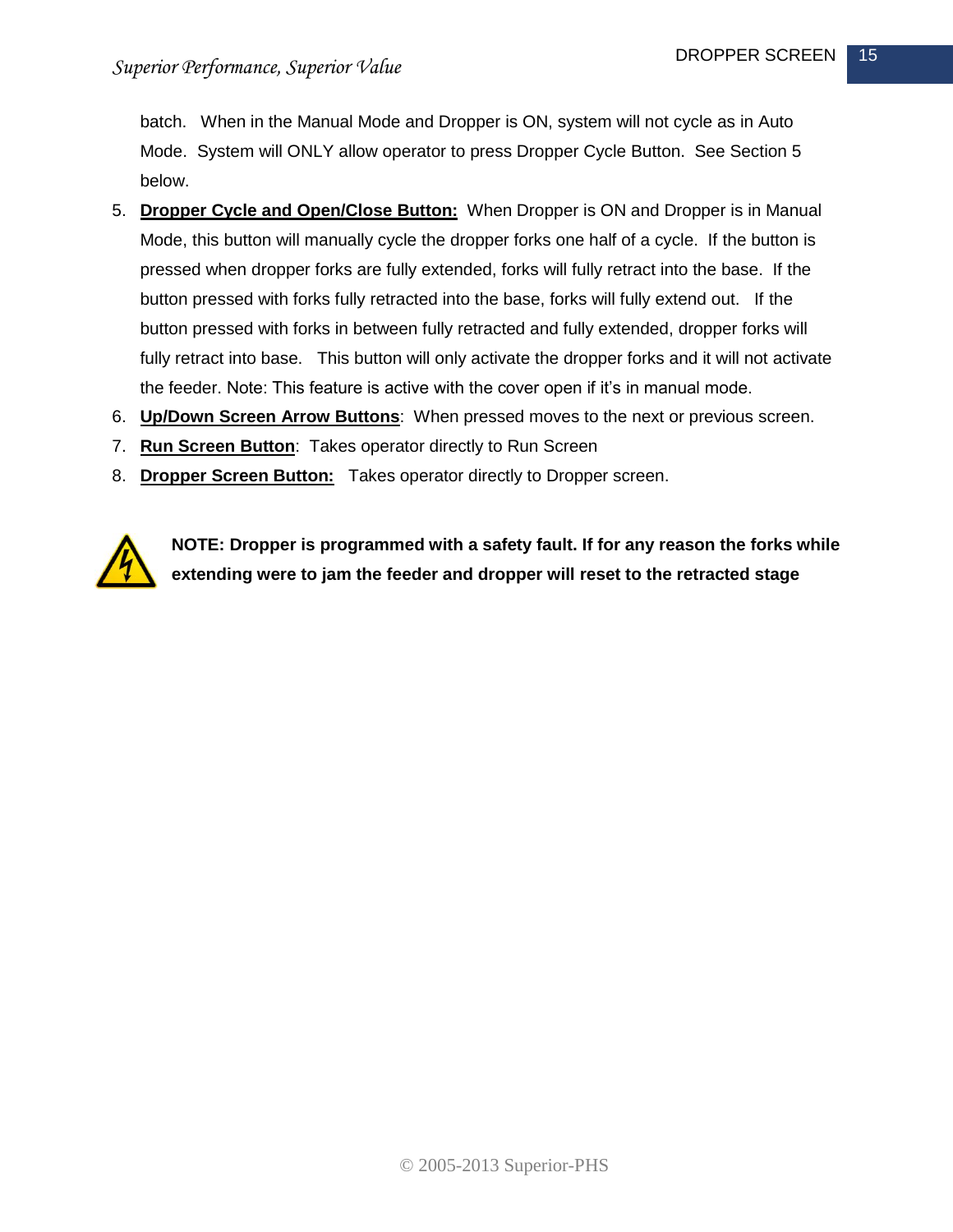

| <b>POWER</b>                       |              |              |
|------------------------------------|--------------|--------------|
| <b>CUSTOMER</b><br><b>PASSWORD</b> |              |              |
| ۴                                  |              |              |
| <b>OWNER</b><br><b>PASSWORD</b>    |              |              |
| 2                                  |              |              |
| <b>PASSWORD</b>                    |              |              |
| **********                         | <b>ENTER</b> |              |
|                                    |              |              |
|                                    |              | <b>OMRON</b> |